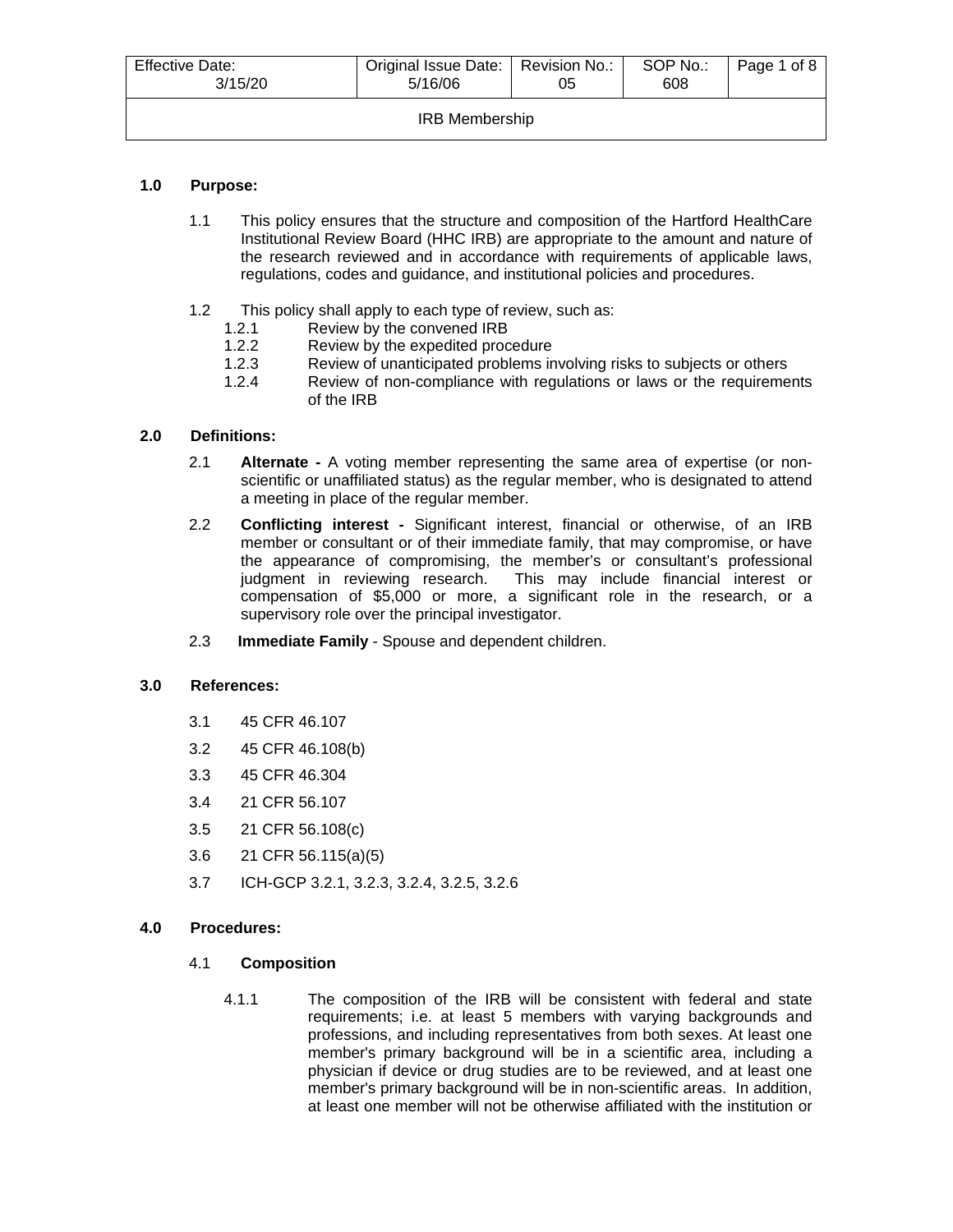| <b>Effective Date:</b><br>Original Issue Date:   Revision No.:<br>3/15/20<br>5/16/06 |  | SOP No.:<br>608 | Page 2 of 8 |
|--------------------------------------------------------------------------------------|--|-----------------|-------------|
|                                                                                      |  |                 |             |

#### IRB Membership

part of the immediate family of a person affiliated with the institution. Each IRB panel will also have at least one member who represents the perspective of research participants. The IRB shall be sufficiently qualified through the experience and expertise of its members and the diversity of its members, including consideration of race, gender, cultural backgrounds, and sensitivity to such issues as community attitudes, to promote respect for its advice and counsel in safeguarding the rights and welfare of human subjects. In addition to possessing the professional competence necessary to review the specific research activities, the IRB shall be able to ascertain the acceptability of proposed research in terms of institutional commitments and regulations, applicable law, and standards of professional conduct and practice. The IRB shall therefore include persons knowledgeable in these areas.

- 4.1.1.1 The unaffiliated member, the member representing the general perspective of subjects, and the non-scientific member may be the same person or they may be represented by two or three different persons.
- 4.1.2. In addition to the above, if research subject to Subpart C (research involving prisoners) is being reviewed, membership requirements will also include the following:
	- 4.1.2.1. A majority of the board shall have no association with the prison(s) involved.
	- 4.1.2.2. At least one member of the board shall be a prisoner or prisoner representative with appropriate background and experience to serve in that capacity, except that this requirement need be met by only one board reviewing any particular project.
- 4.1.3. If at any time the expertise of a board is not sufficient for review of a specific research activity, one or more consultants may be engaged for this purpose. Such consultants may be engaged if it is determined by the HRPP Director, in consultation with the IRB Chair, that the field of study is not represented on the IRB, or if additional expertise may be needed for other reasons, such as involvement in the project of the committee's one expert, or inclusion of vulnerable populations needing additional representation.
- 4.1.4. Consultants will be requested to attend the meeting(s) at which the pertinent research activity is discussed. They will provide expert input as required in addition to the review of the assigned group, but the consultants may not vote, nor will they be counted toward a quorum.

## 4.2. **Appointment**

4.2.1. Scientific members are selected based on their experience and expertise to permit appropriate evaluation of proposed research according to the nature of applications being received. Non-affiliated, non-scientific, and members representing the general perspective of participants are appointed to help ensure that the needs of the community served are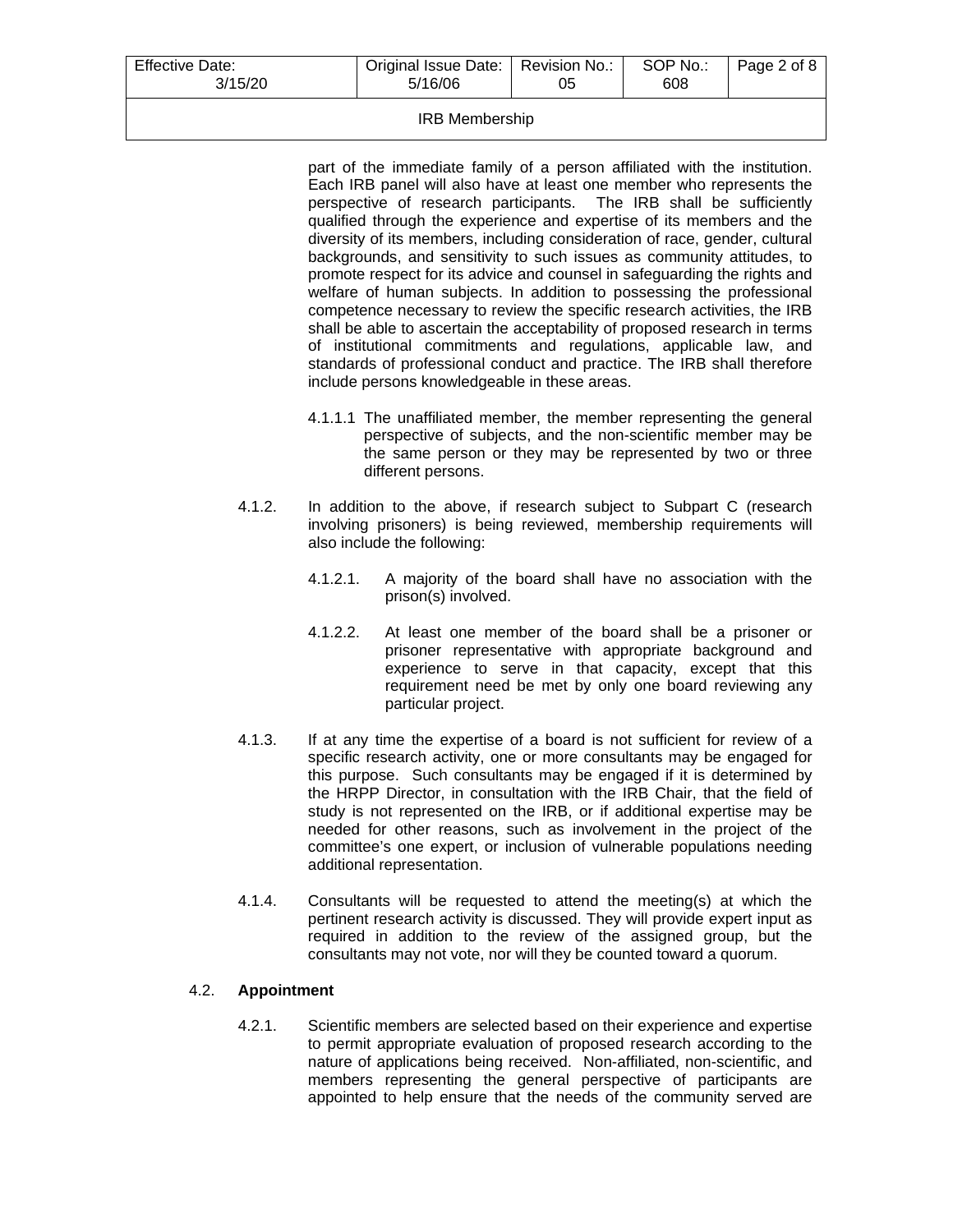| <b>Effective Date:</b><br>3/15/20 | Original Issue Date:   Revision No.:<br>5/16/06 | 05 | SOP No.:<br>608 | Page 3 of 8 |  |
|-----------------------------------|-------------------------------------------------|----|-----------------|-------------|--|
| <b>IRB Membership</b>             |                                                 |    |                 |             |  |

represented and that information will be presented in language that is understandable to members of the community who may participate in the research.

- 4.2.1.1. The IRB Chairwill be appointed by the Vice President for Research or Director of Research., The Chair must be a physician.
- 4.2.1.2. All other physician members are to be appointed by the Vice President for Research or Director of Research upon recommendation by the Executive Committee of the Medical Staff Council and the IRB Chair. This membership is reviewed annually.
- 4.2.1.3. All non-physician members are to be appointed by the Chair. The Chair, with possible recommendation from primary<br>members, will appoint alternate members. Alternate members, will appoint alternate members. members will be listed on the IRB roster along with primary members. The roster will identify the primary member(s) for whom each alternate may substitute.
- 4.2.2. If the Chair is an active investigator while holding this position, he shall not appoint or make a recommendation for appointment of any member that would give undue advantage to consideration of his research. Nor shall he knowingly refrain from appointing an otherwise qualified person based on potential conflict with his own research. Members who are active investigators may recommend their own alternates. Otherwise, it is generally expected that active investigators will not have input into selection of committee members.
- 4.2.3. The Chair or members may be removed from the board for a justified reason; e.g., a conflict that may affect the proper functioning of the committee, or failure to attend a minimum of 50% of the scheduled meetings within a twelve month period. There is no limit on the length of service of the chairman or the members. The chairman and members are not compensated for their time.

## 4.3. **Responsibilities**

- 4.3.1. The Chair will:
	- 4.3.1.1. Preside over all convened meetings or designate an acting Chair in his absence.
	- 4.3.1.2. Attend a minimum of 75% of scheduled meetings in a 12 month period.
	- 4.3.1.3. Make recommendations for appointment of physician members, and appoint non-physician members and alternates.
	- 4.3.1.4. Review or designate another experienced member to review items meeting the criteria for expedited review.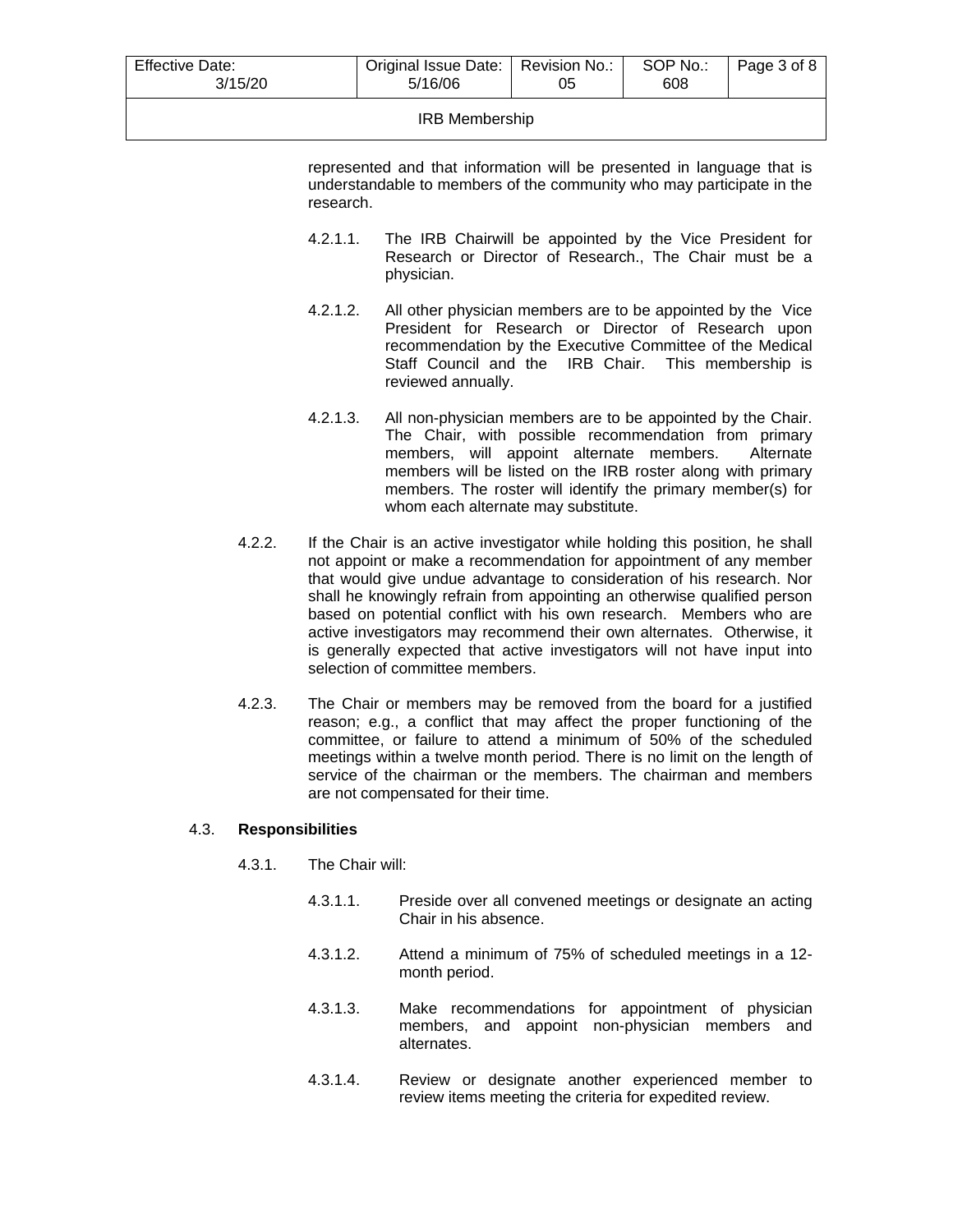| <b>Effective Date:</b><br>3/15/20 | Original Issue Date:   Revision No.:<br>5/16/06 | 05 | SOP No.:<br>608 | Page 4 of 8 |
|-----------------------------------|-------------------------------------------------|----|-----------------|-------------|
| <b>IRB Membership</b>             |                                                 |    |                 |             |

- 4.3.1.5 Review or designate another experienced physician member to review compassionate/emergency use requests.
- 4.3.1.6. Sign correspondence as necessary.
- 4.3.1.7. Complete the IRB Member CITI training course and the designated modules of the training course of the Office for Human Research Protections (OHRP).
- 4.3.1.8. Provide a current Financial Disclosure form.
- 4.3.1.9. Provide a curriculum vitae.
- 4.3.2. The Vice Chair will:
	- 4.3.2.1. Preside over convened meetings in the Chair's absence or designate an acting Chair in his absence.
	- 4.3.2.2. Attend a minimum of 75% of scheduled meetings in a 12 month period.
	- 4.3.2.3. In the Chair's absence, or when the Chair has a potential conflict of interest, review or designate another experienced member to review items meeting the criteria for expedited review.
	- 4.3.2.4. Sign correspondence as necessary.
	- 4.3.2.5. Complete the IRB Member CITI training course.
	- 4.3.2.6. Provide a current Financial Disclosure form.
	- 4.3.2.7. Provide a curriculum vitae.
- 4.3.3. The IRB members will:
	- 4.3.3.1. Attend a minimum of 50% of scheduled meetings in a 12-month period.
		- 4.3.3.1.1. Members representing the general perspective of participants will attend a minimum of 75% of scheduled meetings in a 12-month period.
	- 4.3.3.2. Review in depth all items assigned to them and be prepared to present them to the committee at convened meetings, and be sufficiently familiar with other items in order to vote on them.
	- 4.3.3.3. Assist with review of items meeting the criteria for expedited review and other items as requested by the Chair/Vice Chair.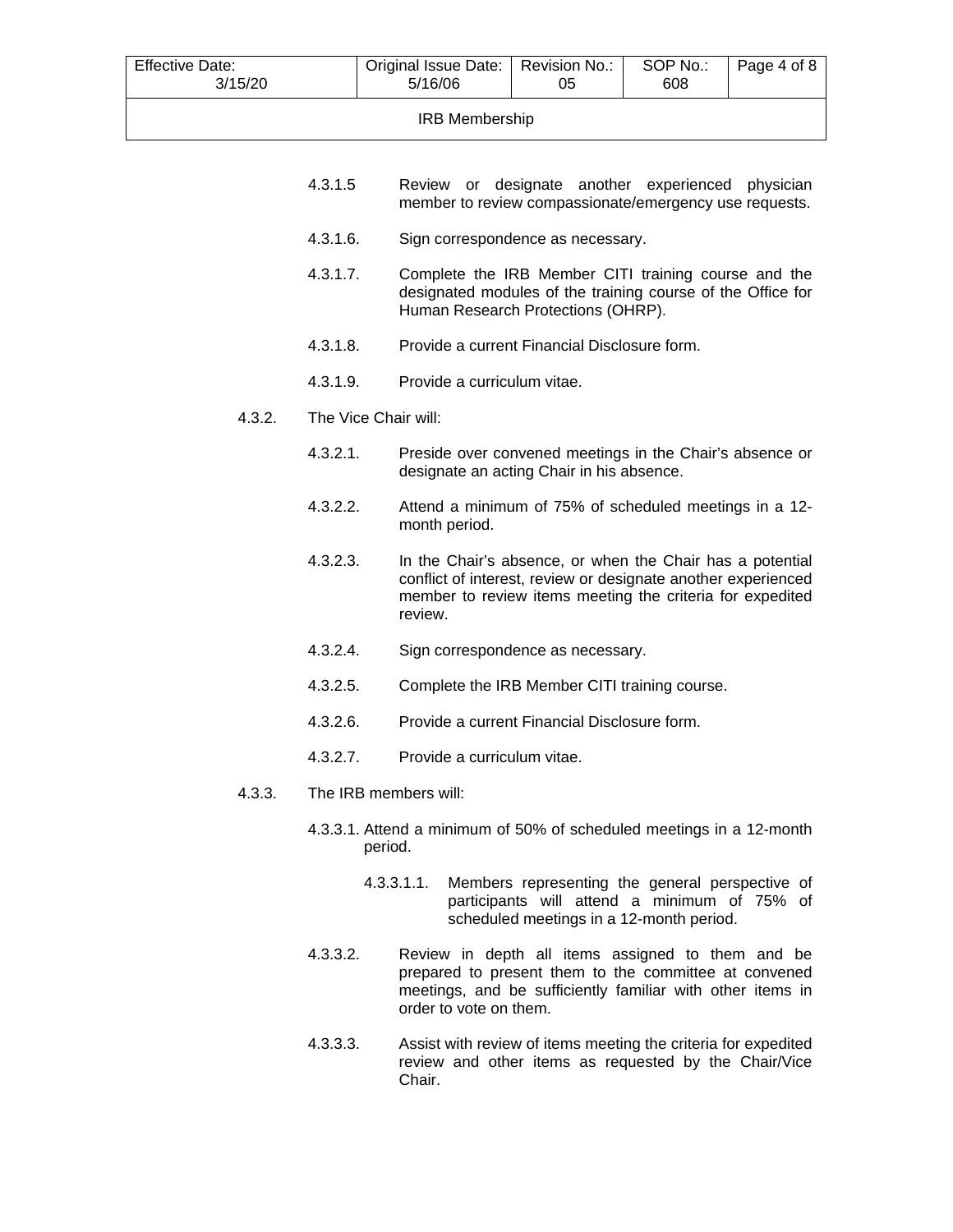| <b>Effective Date:</b><br>3/15/20 |                      | Original Issue Date:<br>5/16/06                                                                                                                                                                                                  | Revision No.:<br>05 | SOP No.:<br>608 | Page 5 of 8 |
|-----------------------------------|----------------------|----------------------------------------------------------------------------------------------------------------------------------------------------------------------------------------------------------------------------------|---------------------|-----------------|-------------|
|                                   |                      | <b>IRB Membership</b>                                                                                                                                                                                                            |                     |                 |             |
|                                   | 4.3.3.4.             | (Physicians only) Review compassionate/emergency use<br>requests as requested by the Chair or in his absence.                                                                                                                    |                     |                 |             |
|                                   | 4.3.3.5.             | Participate in audits as needed.                                                                                                                                                                                                 |                     |                 |             |
|                                   | 4.3.3.6.             | Complete the IRB Member CITI Training course.                                                                                                                                                                                    |                     |                 |             |
|                                   | 4.3.3.7.             | Provide a current Financial Disclosure form.                                                                                                                                                                                     |                     |                 |             |
|                                   | 4.3.3.8.             | Provide a curriculum vitae.                                                                                                                                                                                                      |                     |                 |             |
| 4.3.4.                            | The alternates will: |                                                                                                                                                                                                                                  |                     |                 |             |
|                                   | 4.3.4.1.             | Review in depth all items assigned to them (or a regular<br>member for whom they may substitute) and be prepared to<br>present them to the committee, and be sufficiently familiar<br>with other items in order to vote on them. |                     |                 |             |
|                                   | 4.3.4.2.             | Complete the IRB Member CITI Training course.                                                                                                                                                                                    |                     |                 |             |
|                                   | 4.3.4.3.             | Provide a current Financial Disclosure form.                                                                                                                                                                                     |                     |                 |             |
|                                   | 4.3.4.4.             | Provide a curriculum vitae.                                                                                                                                                                                                      |                     |                 |             |
| <b>Conflicts</b><br>4.4.          |                      |                                                                                                                                                                                                                                  |                     |                 |             |

4.4.1. IRB members, alternates, consultants (etc.) (anyone reviewing or approving research) should not participate in a review in which they or a member of their immediate family have a potential conflicting interest other than to provide information requested by the IRB. All members and alternates are required to complete a Financial Disclosure form on an annual basis, and are expected to leave a meeting for the discussion and voting on any component of a study in which a conflicting interest may exist.

## 4.5. **Evaluation**

## 4.5.1. Chair/Vice Chair

- 4.5.1.1. The HRPP Director will conduct an annual assessment of the Chair. This assessment will be shared with the IO. The IO will provide formal written feedback to the Chair.
	- 4.5.1.1.1. The HRPP Director will conduct an annual assessment of the Vice Chairs with input from the Chair. Written feedback will be provided to the Vice Chairs and the IO will be copied on that communication.
		- 4.5.1.1.1.1. Objective and subjective criteria to be evaluated may include: attendance, number of reviews completed as the primary<br>reviewer, completion of educational completion of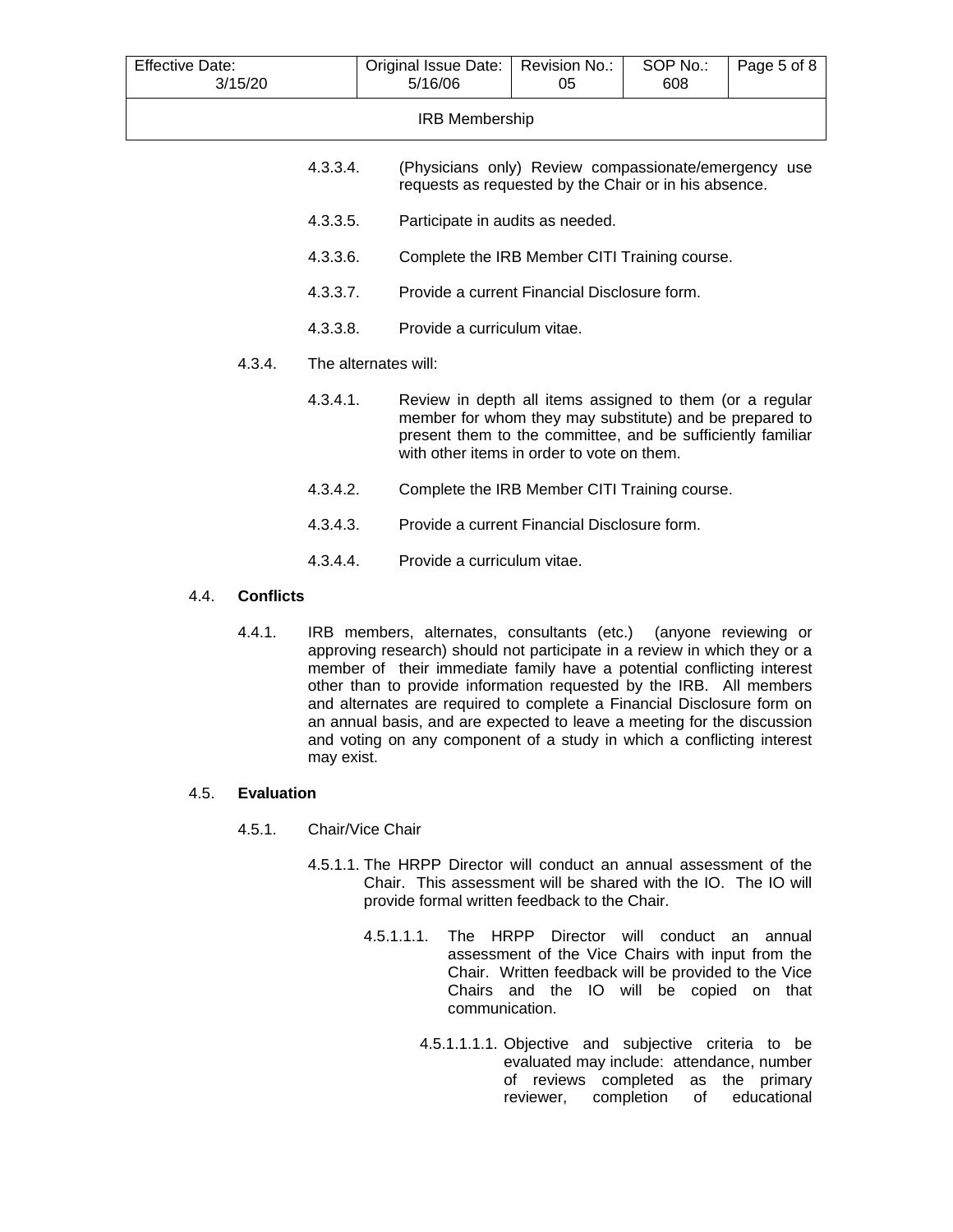| <b>Effective Date:</b><br>3/15/20 | Original Issue Date:   Revision No.:<br>5/16/06 | 05 | SOP No.:<br>608 | Page 6 of 8 |  |
|-----------------------------------|-------------------------------------------------|----|-----------------|-------------|--|
|                                   |                                                 |    |                 |             |  |

#### IRB Membership

requirements, attendance at educational sessions, preparedness for meetings, ability to lead meetings, communication with investigators, ability to work with IRB staff, etc.

- 4.5.1.2. In addition, IRB members (and alternates who attended meetings during the evaluation period) will complete an evaluation checklist once a year, which includes a section on the performance of the Chair/Vice Chair. These will be reviewed by the HRPP Director, and the results will be shared with the Chair as part of the above described written feedback.
- 4.5.1.2. If necessary, educational materials will be provided to the Chair to address any issues identified in the survey.

## 4.5.2. Members/alternates

- 4.5.2.1. The HRPP Director will conduct an annual assessment of individual members with input from the Chair. Written feedback will be provided. The IO and the member's Department Head will be copied on that communication.
	- 4.5.2.1.1. Objective and subjective criteria to be evaluated may include: attendance, number of reviews completed as the primary reviewer, completion of educational requirements, attendance at educational sessions, preparedness for meetings, ability to lead meetings, communication with investigators, ability to work with IRB staff, etc.
- 4.5.2.2. In addition, IRB members (and alternates who attended meetings during the evaluation period) will complete an evaluation checklist once a year, which includes a self-evaluation section on their performance. These will be reviewed by the HRPP Director and included as part of the above described written feedback.
- 4.5.2.3. Any problematic issues identified will be brought to the attention of the Chair, who will discuss them with the member. Educational materials may be provided to the members if deemed necessary.

# 4.5.3. HRPP Staff

4.5.3.1. The HRPP Director will conduct an annual assessment of IRB Administrators with input from the Chair and Vice Chairs. The HRPP Director will be evaluated by the IRB<br>Chair. Written feedback will be provided. These Written feedback will be provided. evaluations will be performed at the time of, and in addition to, annual Performance Evaluations mandated by Human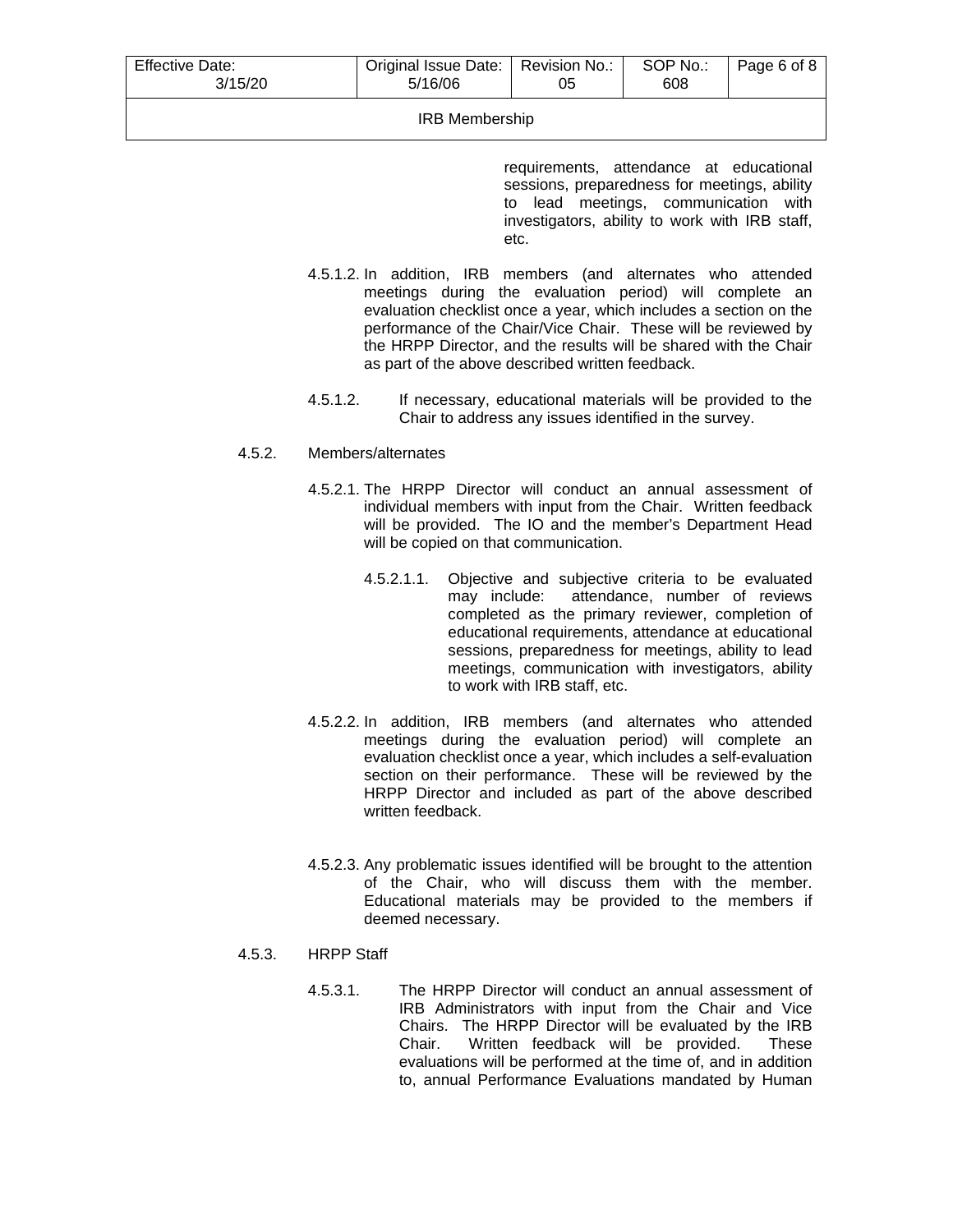| <b>Effective Date:</b><br>3/15/20 | Original Issue Date:   Revision No.:<br>5/16/06 | 05 | SOP No.:<br>608 | Page 7 of 8 |  |
|-----------------------------------|-------------------------------------------------|----|-----------------|-------------|--|
| <b>IRB Membership</b>             |                                                 |    |                 |             |  |

Resources. The IO will be copied on the written communication.

- 4.5.3.1.1. Objective and subjective criteria to be evaluated may include: workload, timeliness of processing materials and IRB minutes, maintenance of paper files, agenda preparation, , completion of educational requirements. attendance at requirements, attendance at educational sessions, preparedness for meetings, quality of pre-reviews, knowledge of regulations and organizational policies and procedures, communication with IRB Chair/Vice Chairs, supervisor, and investigators, ability to help investigators, etc.
- 4.5.3.2 IRB members (and alternates who attended meetings during the evaluation period) will complete an evaluation checklist once a year, which includes a section on the performance of the HRPP staff. These will be reviewed by the HRPP Director, and the results will be shared with the staff.
- 4.5.3.3. Any issues regarding the HRPP Director will be reviewed by the Chair and the Institutional Official, if necessary.
- 4.5.3.4. Corrective measures will be taken as necessary. These may involve education or development and implementation of new processes.
- 4.5.4. Investigators may be asked to complete a satisfaction survey once a year, and the results would be included with the above evaluations.

## **5.0 Documentation:**

- 5.1. The HHC Human Research Protection Program (HRPP) office will maintain documentation related to IRB membership, including attendance, rosters, and curricula vitae, and records relating to financial disclosures and training requirements, and written evaluations completed for a minimum of 3 years.
	- 5.1.1. IRB rosters will include each member/alternate's name, earned degree(s), representative capacity (i.e., experience with vulnerable populations), area of scientific expertise (if any), and relationship to institution. Information for alternates will also indicate for what member(s) the alternate may substitute.
- 5.2. Changes in membership will be reported to OHRP as an update to the IRB Registration.